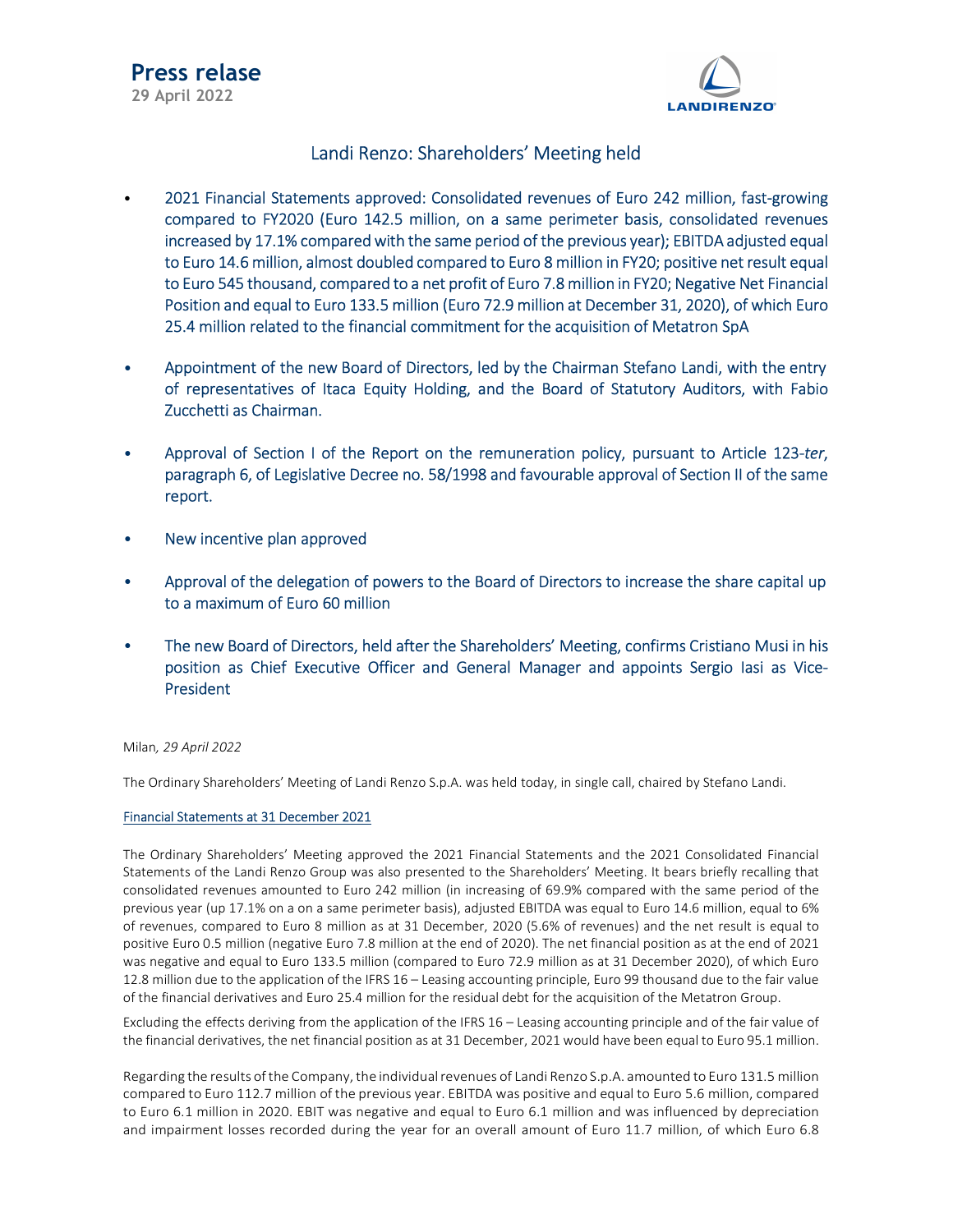## Press relase

29 April 2022



million for intangible fixed assets, Euro 3.1 million for tangible fixed assets and Euro 1.8 million for rights of use. The net financial position is negative for Euro 113 million (negative Euro 84.8 million net of the effects of the IFRS 16 – Leases accounting principle, of the fair value of the financial derivatives and the residual debt for the acquisition of the Metatron Group), compared to a net negative financial position of Euro 79 million as at 31 December 2020 (negative Euro 74 million net of the effects deriving from the application of IFRS 16 and the fair value of derivative financial contracts

The Shareholders' Meeting, having reviewed the Consolidated Financial Statements and examined and approved the Financial Statement as at 31 December 2021, resolved to offset the loss of the year equal to Euro 9,130,903.21 by means of the entire amount provisioned of the Share Premium Reserve.

### Report on the remuneration policy - first section

The Shareholders' Meeting also approved the first section of the Remuneration Report, as well as expressed its favourable opinion with reference to the second section, approved by the Board of Directors on March29, 2022 and drafted pursuant to articles 123-ter of Legislative Decree no. 58/98 and 84-quater of the regulations approved by Consob Resolution no. 11971 of 19 May, 1999.

### Appointment of the Board of Directors and the Board of Statutory Auditors

The Shareholders' Meeting appointed the **Board of Directors** for the three-year period 2022-2024, setting at 9 the number of its members. The following directors were appointed: Stefano Landi (Chairman), Cristiano Musi, Sergio Iasi, Massimo Lucchini, Andrea Landi, Sara Fornasiero, Pamela Morassi, Anna Maria Artoni, Silvia Landi, (all taken from the single list submitted jointly by Girefin S.p.A. and Gireimm S.r.l., which together hold 59.1068% of the share capital). It should be noted that the Directors Sara Fornasiero, Pamela Morassi and Anna Maria Artoni declared that they comply with the requirements set out in Articles 147-ter, paragraph 4, and 148, paragraph 3, of Legislative Decree no. 58/98, and in Article 2 of the Corporate Governance Code, in order to be qualified as independent.

The Shareholders' Meeting also appointed the Board of Statutory Auditors for the three-year period 2022-2024. The following members were appointed: Luca Aurelio Guarna and Diana Rizzo (Standing Auditors) and Luca Zoani (Alternate Auditor) taken from the majority list submitted jointly by Girefin S.p.A. and Gireimm S.r.l., which together hold 59.1068% of the share capital; Fabio Zucchetti (Chairman) and Gianmarco Roberto Amico di Meane (Alternate Auditor), taken from the minority list submitted by Aerius Holding AG, which holds 8.2624% of the share capital.

It should be underlined that the majority list for the appointment of the members of the Board of Directors submitted jointly by Girefin S.p.A. and Gireimm S.r.l. obtained 79.5118 % of voting rights.

Pursuant to Articles 147-ter, paragraph 1-ter, and 148, paragraph 1-bis, of Legislative Decree no. 58/98 and the Articles of by-laws, the principle of gender representation was satisfied (in fact, the less represented gender is at least equal to two fifths of the total number of members of the Board of Directors and the Board of Statutory Auditors, in the latter case in line with what is indicated by Consob in its Communication no. 1/20 of 30 January 2020).

The Shareholders' Meeting also approved the remuneration of the Board of Directors and the Board of Statutory Auditors.

The *curricula* of the Directors and Auditors are available on the Company's website, in the section dedicated to the Shareholders' Meeting.

### Approval of the new incentive plan

The Shareholders' Meeting approved, pursuant to Article 114-bis of Legislative Decree 58/98, a remuneration plan called "Performance Shares Plan of Landi Renzo S.p.A. 2022/2024" (the "Plan") which provides for the free allocation of rights to receive Landi Renzo S.p.A. ordinary shares (the "Shares") (to the extent of one Share for each right granted), always free of charge, subject to passing an entry gate and subject to the achievement of certain performance targets. The allocation of Shares is also subject to the existence, on the date of allocation of the Shares, of the Beneficiary's employment and/or management relationship with the Company or the relevant subsidiary.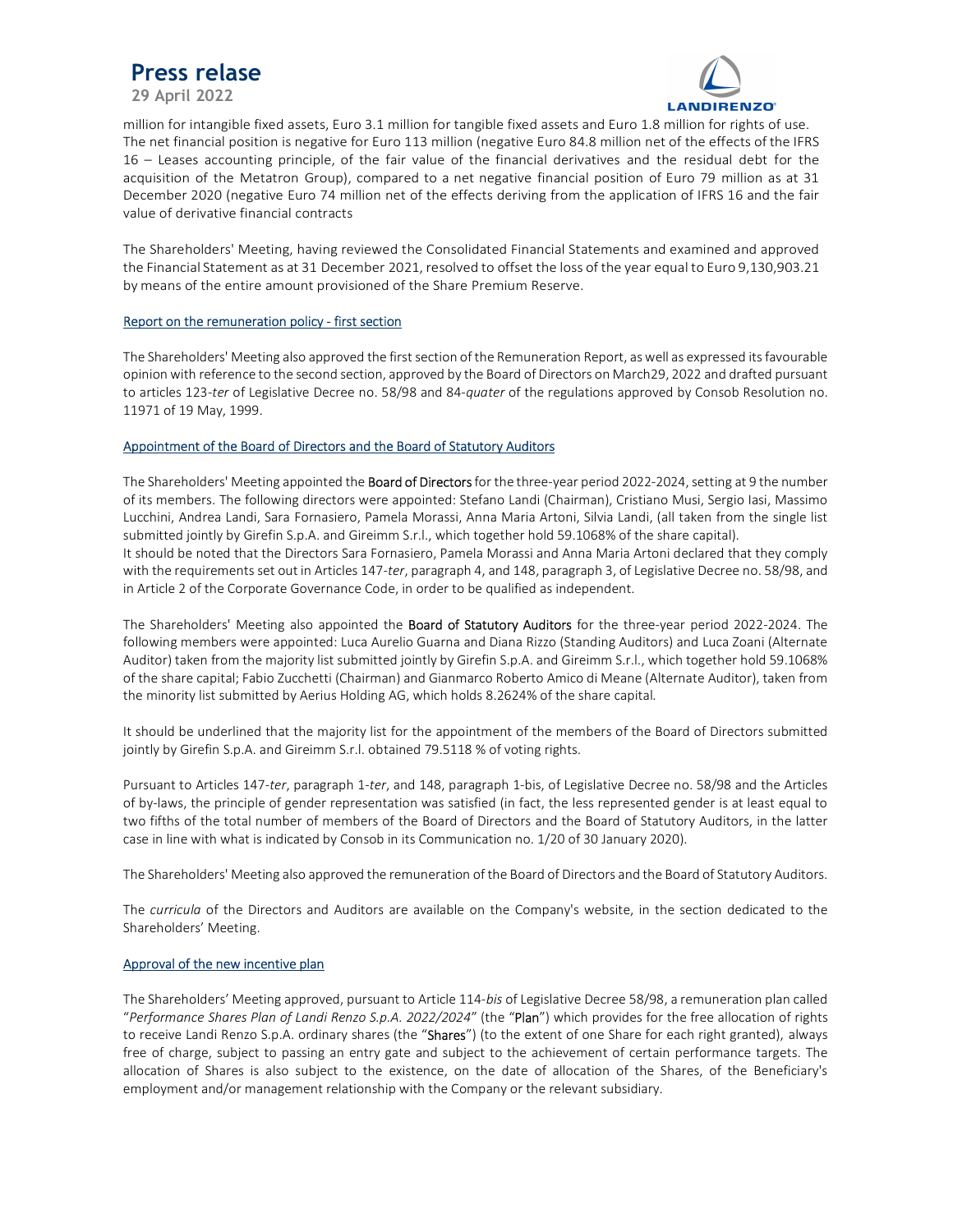# Press relase

29 April 2022



The Plan is addressed to the Chief Executive Officer and General Manager of the Company as well as to other managers to be identified by the Board of Directors, after hearing the opinion of the Remuneration Committee, who perform relevant roles or functions and for whom an action aimed at strengthening their loyalty with a view to value creation is justified (the "Beneficiaries").

The Plan is a valid tool for the loyalty of and incentive of the Beneficiaries, who play a key role in achieving the objectives of the Company and, more generally, of the Group, as well as for aligning the interests of the Company's key resources with those of the shareholders, linking their remuneration to the creation of new value and the achievement of specific pre-established medium-long term objectives.

The Plan has a three-year duration and provides for the assignment of the Shares at the end of the vesting period, partly by 31 December 2025 and partly by 31 December 2026. A three-year lock-up period is also envisaged for the Chief Executive Officer and General Manager and a two-year lock-up period for the other Beneficiaries, during which the ownership of 30% of the Shares allocated may not be transferred for any reason whatsoever.

The Plan provides for the free allocation of a maximum total of 2,100,000 Shares. The Plan will be implemented using the Shares already held in the Company's portfolio; and/or the Shares that will be purchased by the Company pursuant to the authorisation granted from time to time by the Shareholders' Meeting pursuant to Article 2357 of the Italian Civil Code; and/or Newly issued shares from a capital increase with exclusion of the option right pursuant to art. 2349 of the Italian Civil Code, which may be resolved upon during the duration of the Plan by the Board of Directors, subject to the granting of a specific proxy by the Shareholders' Meeting.

The Shareholders' Meeting also delegated to the Board of Directors the approval of the regulations for the implementation of the Plan.

### Share capital increase

The Extraordinary session of the Meeting of Shareholders approved to grant the Board of Directors the power, pursuant to article 2443 of the Italian Civil Code, to increase the share capital, in one or more tranches, up to a maximum amount (including any share premium) of Euro 60 million, by means of the issue of ordinary shares with the same characteristics as those already in circulation, to be offered as an option to shareholders pursuant to Article 2441 of the Italian Civil Code, to be paid up both through cash contributions and voluntary offsetting, pursuant to Article 1252 of the Italian Civil Code, of receivables claimed by the subscribers from the Company, to be subscribed in any case by 31 December 2023, with the broadest powers to establish, from time to time, in compliance with the above-mentioned limits, the terms and conditions of the transaction, including dividend entitlement, it being understood that (a) the newly issued ordinary shares will have the same characteristics of the outstanding shares and will be offered as an option to the shareholders in proportion to the stake held, and (b) the newly issued ordinary shares will be offered at the price (including any share premium) that will be established by the Board of Directors upon exercise of the proxy, equal to the lower of (i) Euro 0.60 per ordinary share; and (ii) the price per ordinary share to be calculated by applying a 15% discount on the TERP (Theoretical Ex-Right Price) in turn determined on the basis of the weighted average trading price of Landi Renzo ordinary shares in the previous 5 trading days: (x) the day on which the Board of Directors exercises the proxy; or in any case (y) the day on which the price will be determined (regardless of the technical form of determination of the price). Finally, the consequent amendments to Article 5 of the By-laws were approved.

\* \* \*

The minutes of the Shareholders' Meeting and the summary statement of the voting will be available to the public in accordance with the terms and methods provided for by the laws and regulations in force and thus will also be available on the corporate website www.landirenzogroup.com, in the section Investors, Governance, 2022 Shareholders' Meeting Documents.

### Following the Shareholders' Meeting, the new Board of Directors held a meeting

The Board of Directors of Landi Renzo S.p.A., which was held after the Shareholders' Meeting, confirmed Cristiano Musi in his position as Chief Executive Officer and General Manager.